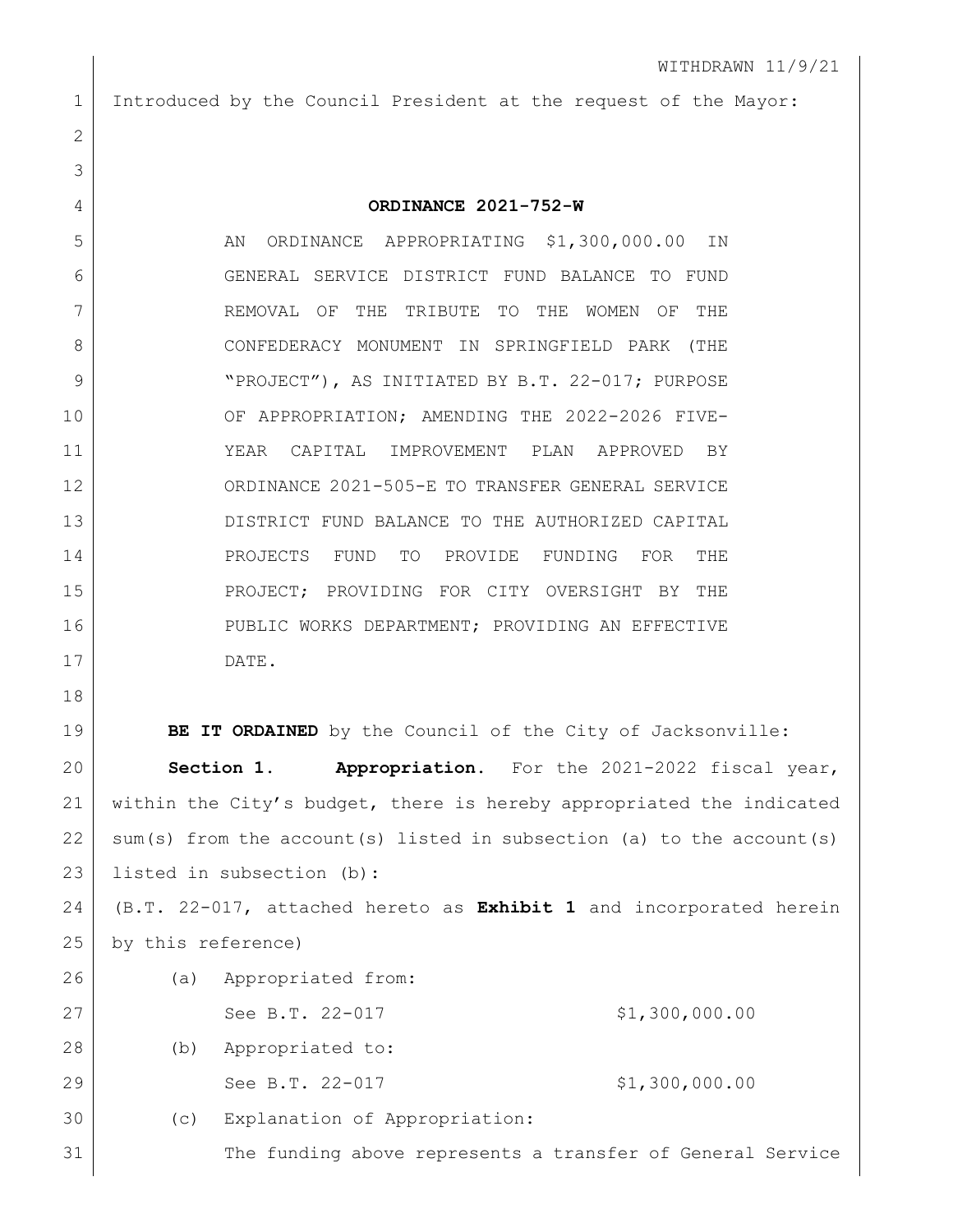1 | District fund balance to the Authorized Capital Projects 2 fund in the total amount of \$1,300,000.00 to fund the Project.

 **Section 2. Purpose.** The purpose of the appropriation in Section 1 is to transfer funds to pay the costs for removal of the Tribute to the Women of the Confederacy Monument in Springfield Park (the "Monument"). The funds will be used to procure the services of 8 | ACON Construction Co., Inc. (the "Contractor"), in accordance with the Proposal attached hereto as **Exhibit 2** and incorporated herein by 10 this reference. As stated in the Proposal, the Contractor will remove 11 | the Monument as carefully as possible to avoid damage. Once removed, the Monument will be placed in storage allowing for any future plans 13 | that may be made for its disposition.

 **Section 3. Capital Improvement Plan Amendment.** Ordinance 2021-505-E, adopting the 2022-2026 Five-Year Capital Improvement Plan (the "CIP") for the City and certain of its independent agencies, is hereby amended to transfer funds to cover the costs for completion of the Project, as more fully described in the Project Information Sheet attached hereto as **Exhibit 3** and incorporated herein by this reference. The City Council finds that the deferral of this amendment of the CIP until the next annual budget and CIP review will be detrimental to the best interests of the community because such deferral will unnecessarily delay completion of the Project. Immediate removal of the Monument is consistent with the City's commitment to remove Confederate monuments from publicly owned 26 spaces.

 $-2 -$  Pursuant to Section 122.605(c), *Ordinance Code*, enactment of this Ordinance requires the affirmative vote of two-thirds of the City Council members present at the meeting because of the CIP amendment set forth in this section. This Ordinance shall constitute an amendment to Ordinance 2021-505-E. In all other respects, the